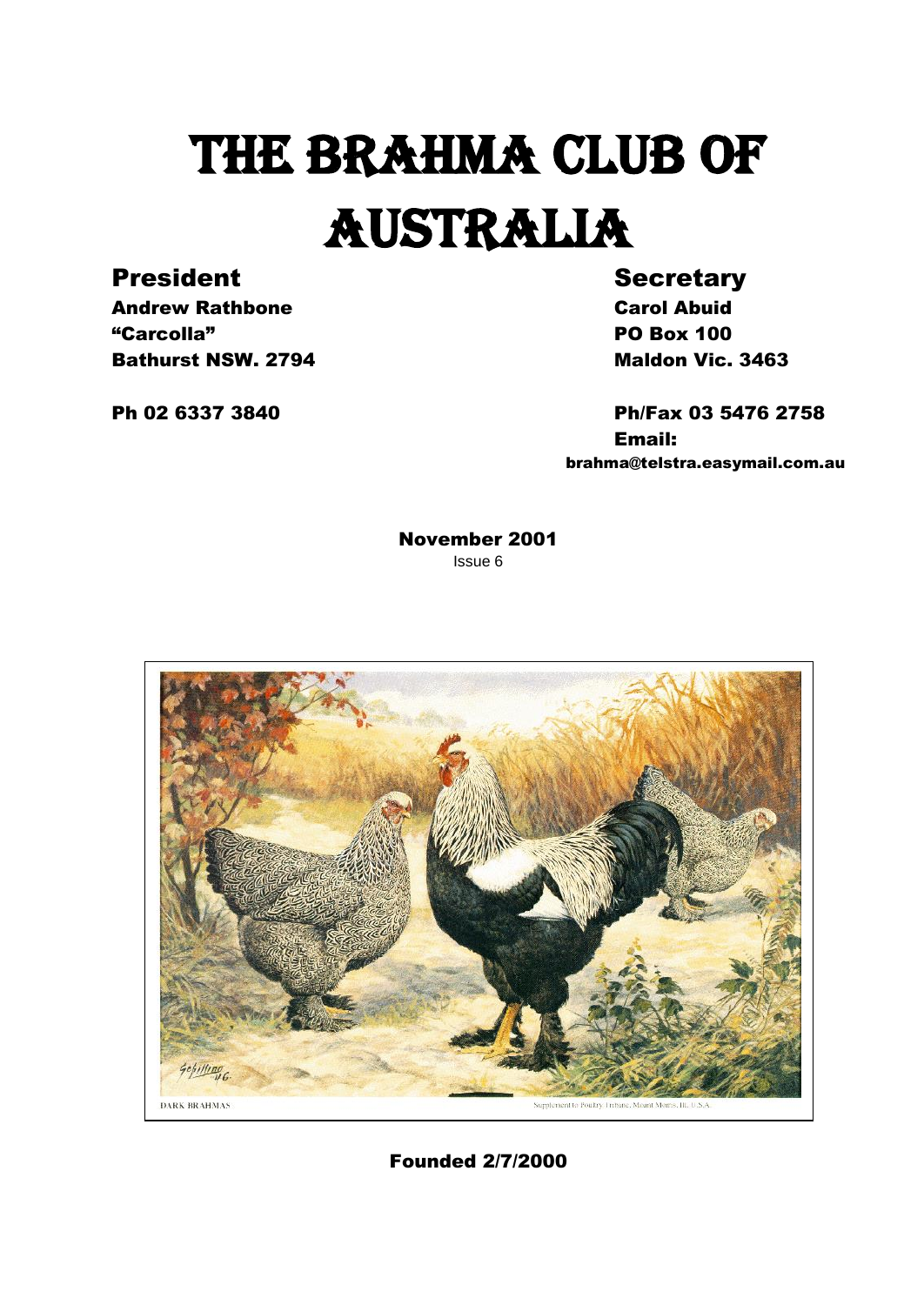### President's rePort

Hi All Brahma members,

I hope this report finds members in good health and that your brooders are brimming with Brahma's. Our Secretary, Carol has been experiencing some ill health recently and I think all the membership will join me in wishing her a speedy recovery.

The Committee has had discussions with the Belgian club concerning an alternative venue to Castle Hill, as it has become less conducive to both clubs requirements. Carol in her report, will elaborate on this subject stating the alternative venue and also a change of date.

A disturbing issue has arisen from the 'For Sale' section of our 2001 show. The club & its members are not stock agents or collection agencies for the benefit of both members and non-members participating in selling fowls at our shows. Any club can be put in a compromising position regarding birds that are not sold by absent vendors with no defined instructions on their outcome. The club cannot endorse this practice in future, and it will be discouraged. Ultimately thew care and welfare of Show and sale birds is foremost, but the club cannot be held responsible or liable for lost, damaged or abandoned fowls. Members will have to consider their position and the clubs integrity before they do someone a kind favour.

On a brighter note, Carol would love to hear from members with ideas and prize support for our 2002 show. Any input would be greatly appreciated.

My chook runs and Angora goat paddocks are filling fast at the moment with youngsters. For the first time in 22 years of breeding Angora's, the buck kids outnumber the doe kids born. A bonus however is that the interval between the first and last kid born was only 5 weeks. If only my hatching season could be so short. There are some promising chickens from my Standard Lights and Buffs, but the colour variation of the Standard Darks and Gold's. Seems to be an ongoing challenge for me. How are other members doing in their programs?

Kind regards, Andrew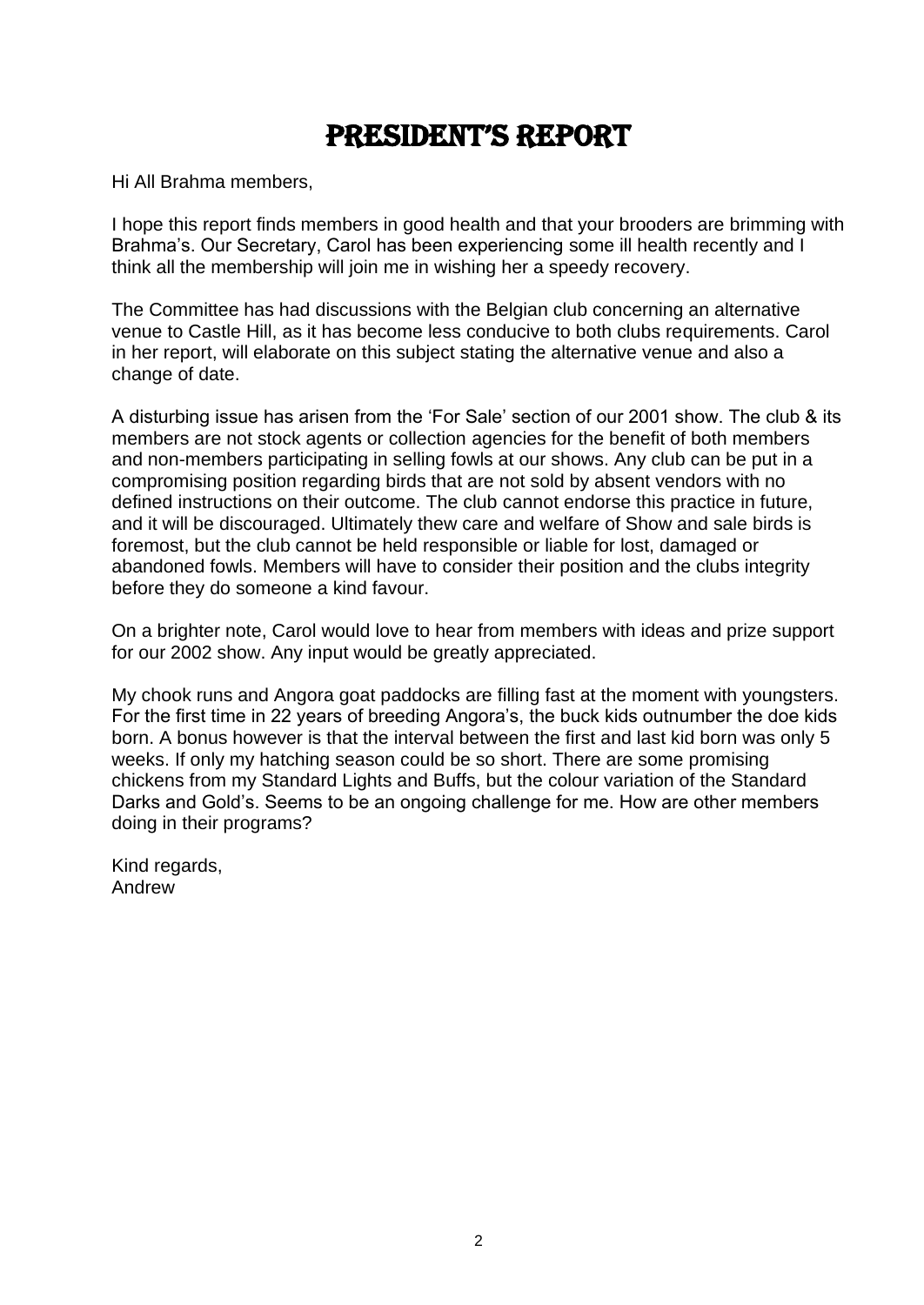### President of vice

(Vice President)

Hi All Brahma Members,

Well, Spring has sprung and by now we all should have our first Brahma chickens running around the brooder or under those big clucky hens or even those small Bantam hens. Mind you when you have eleven chooks go clucky in a few days, it really upsets the breeding plans. It takes a while before they start to lay again, and it always happens to the only hens I have, that are of really good type or my Dark or White hens. I have taken Andrews advice and put them in a wire cage for a couple of days, then put them in with a very active rooster. Generally it works well, but eleven in a couple of days was a bit much.

My first hatch was only fair, with about 20% hatched, but that has improved to 80% last week. I am hoping to improve on that again as the season progresses as I hope to hatch out between 200-300 chickens mainly from Dark and Partridge Brahma's, with a few Blacks that Andrew helped me along with. I have 2 White pullets and I am using a Large White Wyandotte to help increase my numbers, but they are a long way off yet.

As spring is here, there are always a million things to do. Weed control, cows calving, fences to fix water troughs to install and all the general farming duties. But over the past couple of months, I have been rearing a baby Llama, as it's mother died of old age a couple of days after the Llama was born. As with all babies, it's those 4 hourly feeds that get to you, but it only took about two weeks before there were no more nightly feeds. I had no trouble really as many of my friends and neighbours all had turns and a week at a time was just enough for the novelty not to wear off 14 weeks later. He is nearly weaned and on the 4th November he is off to Whittlesea Show. The Victorian Llama Association are having a field/fun day, so if you are in the area call in and have a chat about Brahma's and Llama's.

I hope your breeding season has been successful and before you know it you will be celebrating Christmas.

All the Best, Bryan Jon.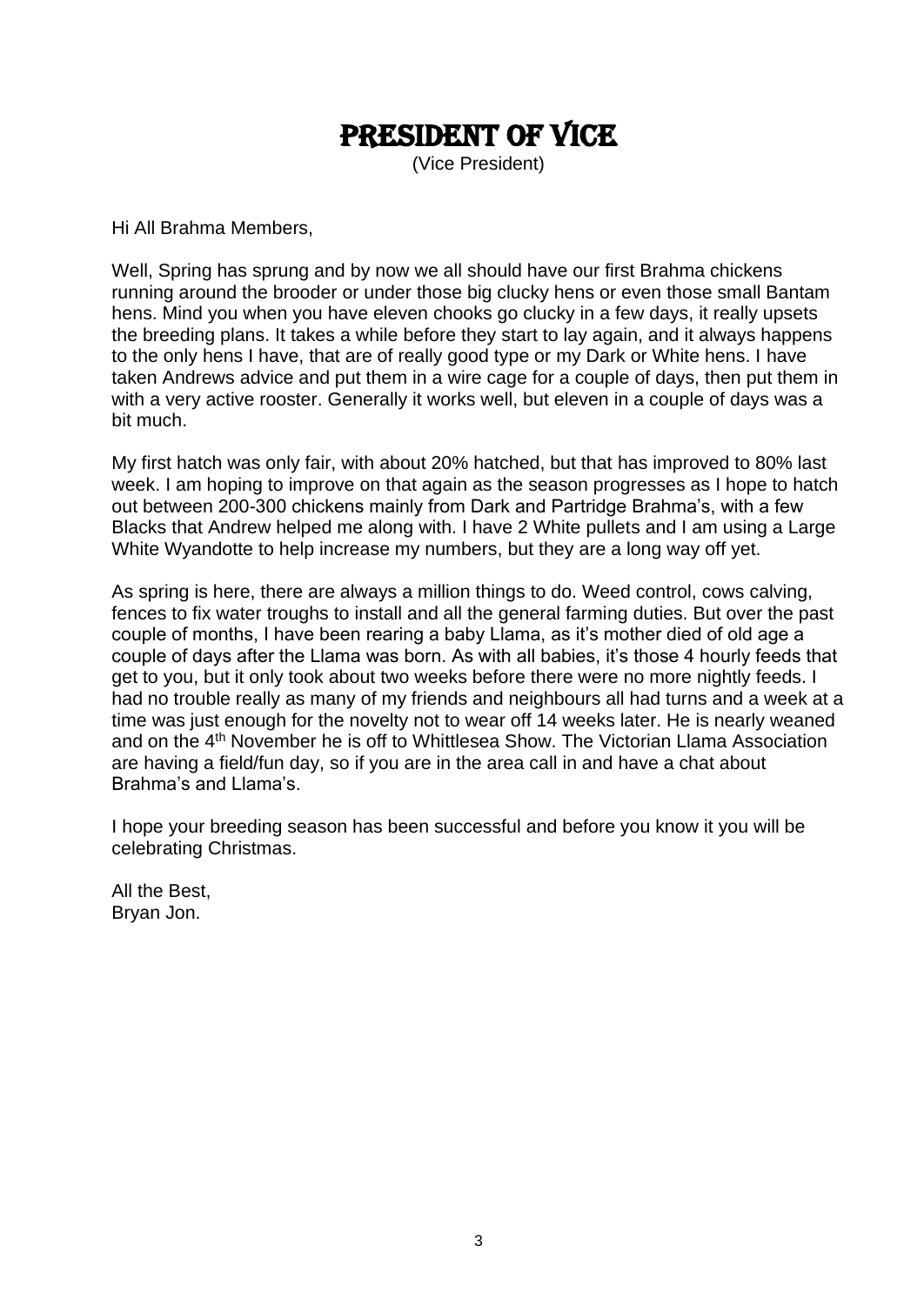### secretary's rePort

Hello again, how time fly's.

Welcome to all our new members. Here I must send my apologies to those members who have had to wait for membership forms or information to be sent to them. If any member has not received a copy of the No 5 Newsletter, could you please contact me and I will arrange a copy to be posted asap.

Unfortunately I have been unwell since our show in July, and after many tests etc I ended up in hospital for an operation in early October. I'm now trying to get back on track and get things done.

I hope everyone is having a good breeding season and getting plenty of birds on the ground. Unfortunately we are haven't had a good season so far and are both hoping things will improve soon.

We have news regarding next years Show and AGM. It has now been confirmed that we will be moving to Wyong and the Central Coast Poultry Clubs rooms, and with this comes a change in date. The date for next years show will be one week earlier which is about  $29<sup>th</sup>$  June 2002, this will give members the opportunity to show the following week at the Rare Breeds Show at Fairfield.

All members will be informed in later Newsletters with the exact dates and accommodation locations etc for those travelling, as there is no camping at the grounds. Whilst this may be a slight hiccup, the other side to look at is the fact that The Central Coast Poultry Club are going to setup, cleanup and cater Sundays breakfast and lunch at this stage with the possibility of some for Saturday. Our Thanks must go to Don Jones and David Saunders in particular, for their help in getting this venue for us.

We are about to become registered with the EPA as a club in our own right to insure that we are covered for insurance. Up until now we have been under the umbrella of The Belgian Bantam Club of Australia and our thanks must go to The Belgian Bantam Club of Australia for holding the Brahma feature show, where we were able to organise ourselves enough to form a club to start with.

I will be starting to organise things for next years show very shortly, so if anyone has any ideas for improving the show, ideas for raffle prizes, donations, sponsorships, were you happy with the place cards or are there better ways. Please put forward your ideas, it all helps.

Helpful Hints. Where are they. Did everyone have the same hints, is that all there is surely not. We need HELP to put this Newsletter together, doing the work is not the problem, but ideas and information is. Particularly, the older members must have some ideas that are not outdated, given it is ironic that a lot of old ideas are tried and tested and new ones come and go.

On the subject of members, there are seven outstanding memberships. These may have been forgotten, so if they have there is a statement enclosed with those who are outstanding.

Until next time Happy Breeding **Carol**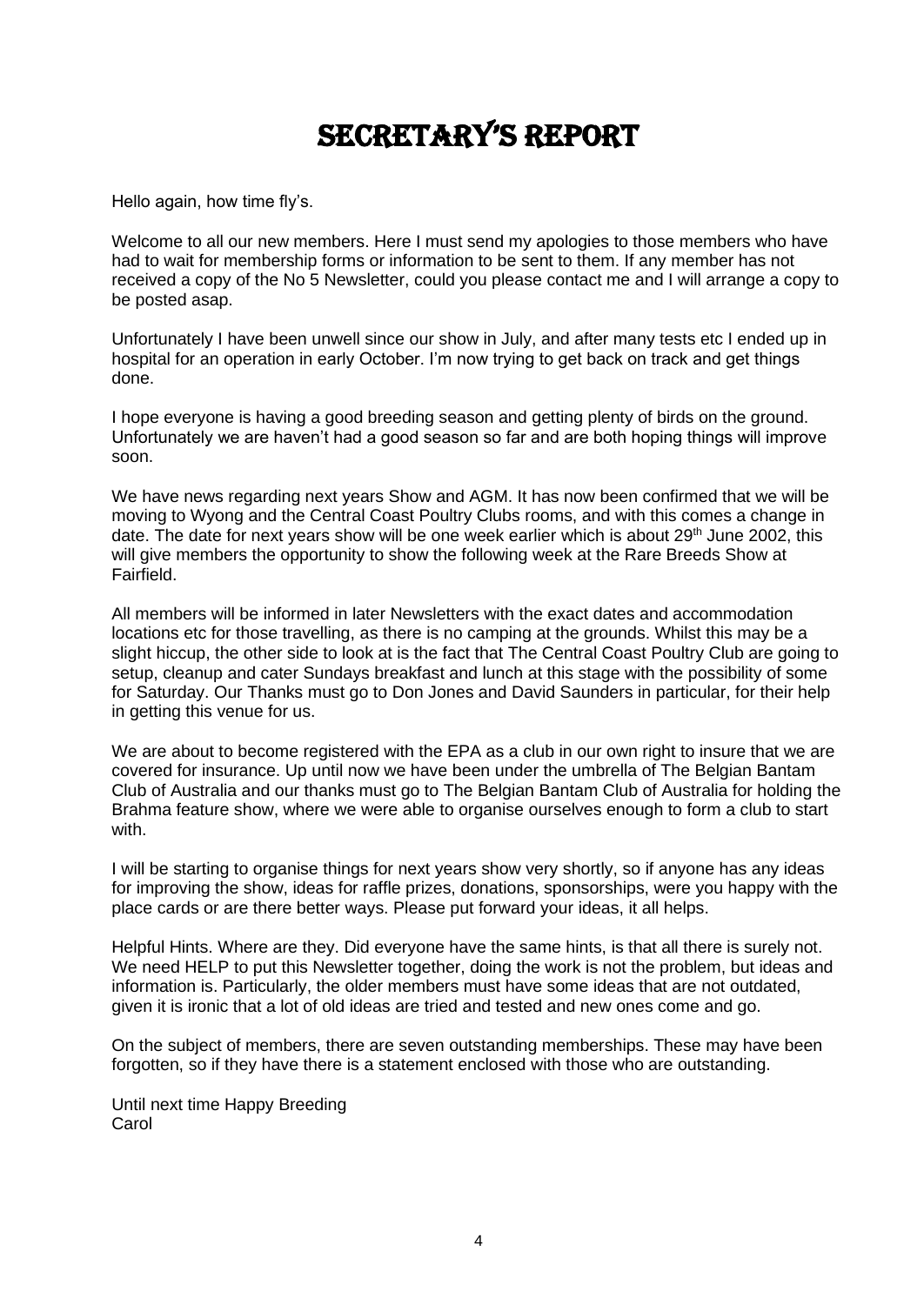### treasurer's rePort

| Opening balance:                                                                                                                  |                                          | \$521.29 |
|-----------------------------------------------------------------------------------------------------------------------------------|------------------------------------------|----------|
| Deposits:<br>Memberships<br><b>Memberships</b><br>Memberships<br><b>Memberships</b>                                               | \$20.00<br>\$70.00<br>\$30.00<br>\$10.00 |          |
| Expenditure:<br><b>Midland Junction Poultry Society</b><br><b>Castlemaine Office Supplies</b><br>Australia Post<br>Australia Post | \$15.00<br>\$17.95<br>\$14.85<br>\$4.50  |          |

Balance \$598.99

We have now entered all the clubs financial details into Quickbooks, which makes life easier. In the program there is facility for Invoices, Statements etc. As has been the practice to date, unless members request one, and supply a SSAE receipts will not be issued.

Last issue of the Newsletter was to be the last for unfinancial members, but we have decided to send out Statements with this issue to those who are still unfinancial.

**This will definitely be the last issue of the Newsletter to those who are still unfinancial.**

### Welcome to new members

Welcome to the following new members:

| Henry Charles Ng          | <b>NSW</b> |
|---------------------------|------------|
| Anne Walshaw              | <b>NSW</b> |
| Joshua Percival           | <b>NSW</b> |
| Jessica Bunn              | <b>NSW</b> |
| Michael Lavender          | <b>NSW</b> |
| <b>Greg McCamley</b>      | QLD        |
| Dale & Skye Baker         | QLD        |
| <b>Mark Collins</b>       | QLD        |
| Janice Verran             | SА         |
| Stephen Cann              | SА         |
| <b>Stephen Kilpatrick</b> | <b>VIC</b> |
|                           |            |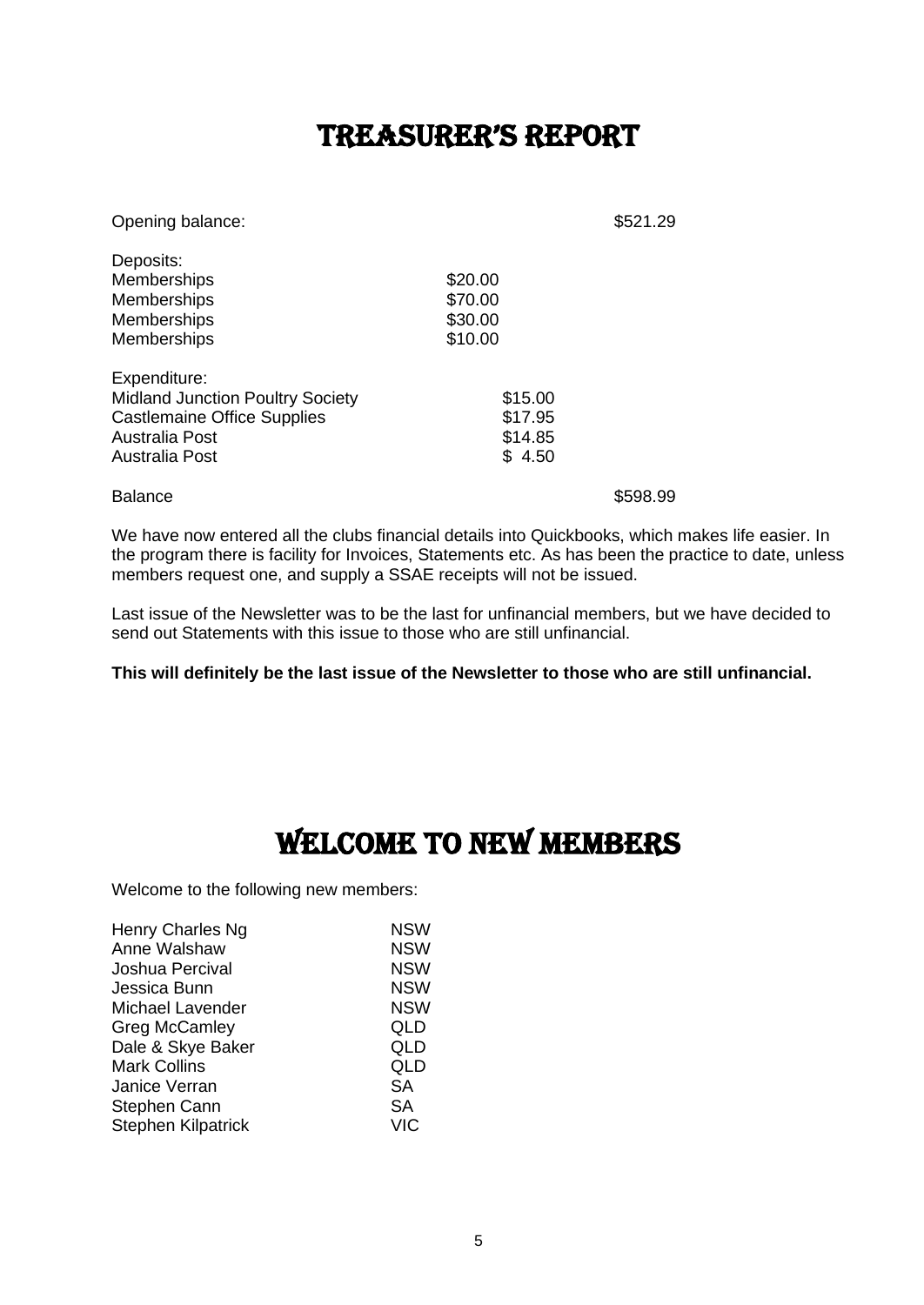### Patron's rePort

Thank You. That's about all I can say at being voted as Patron. It was certainly unexpected to say the least.

After the last newsletter, there has been no response bar one on the issue of colours. It needs to be remembered that ultimately any decisions will impact on us all both now, and for members in the future. There are members who feel that there should only be Light and Dark, on the other hand there are members who feel that we should be able to have the colours we like. Who's right and who's wrong? Neither. It's up to the individual, if we have the knowledge to breed other colours, so be it, but it doesn't mean it's wrong. Our biggest problem as far as these birds go is **type** and the eradication of vulture hocks. No matter what colour the bird is, we need to ensure that there are no vulture hocks. Yes it will take time. So please try to be patient and tolerant.

On the subject of Standards the following is a good example of why we need to get our own produced and used for judging.

The Belgian Club produced their Handbook. They have since produced a judge's information kit that is sent to judges at member's request. In this information kit a copy was sent to the current president of the VPFA in Victoria. As he was reading through it, he double-checked the eye colour as listed in the Australian Standards. It didn't correspond, he then went on to check the British Standards (On which the Belgian Standards are based.) and it was found that there is an error in The Australian Poultry Standards. The APS are not readily changeable and it will be a while before they are reprinted. Having said that, there is only limited time before the drafts would be required for another print run. Let's get this together and properly, so that we can get it into the next printing of the Standards.

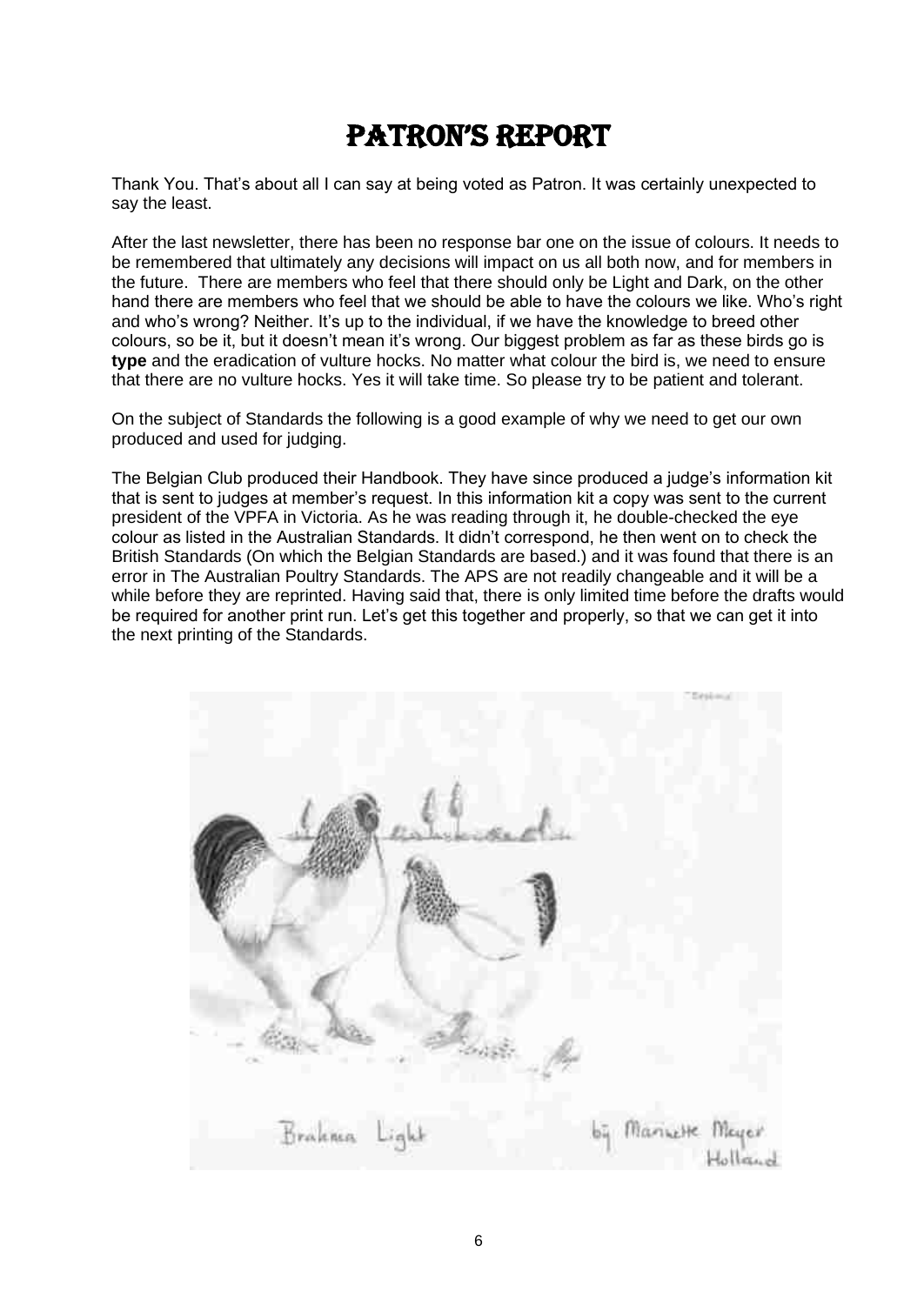### Brahma Breed description

By Hans L Schippers

#### **History**

The Brahma is a very old, Asiatic large breed that originated near the mouth of the river Brahmaputra in Lakhimpur, Eastern Bengal in India. It was exported to the USA and Europe in the first half of the nineteenth century under various names, such as Shanghais, Chittagongs and Bramaputras. The Shanghai and the Brahmaputra are the actual forerunners of the Brahma, as we know it today. There is much confusion about the Chittagongs as they are actually Malay type poultry. Brahmas were very large upright fowls that were unknown in those days in other parts of the world. There are two versions of the history of the Brahma. The first is that the Brahma-type poultry were imported into the USA around 1845 where they were developed into the present day Brahma along the east coast in state such as New York, New England, Connecticut, Massachusetts and New Hampshire. The other version states that the Brahmas were imported in their original shape. Whichever is true, a fact is that the well known breeder, Virgil Cornish at the first American poultry show in Boston, Massachusetts in 1850, already showed Light Brahmas. Another breeder by the name of John C Bennett had already shown a few at a local show in Fitchburg to the west of Boston at an earlier date. Around this time, Brahmas were also located in England from where they were dispersed around Europe> Initially they were kept as a rarity as people had never seen such big birds> The egg production was good for that time. The yellowbrown eggs weigh about 65 grams. Brahmas were extensively used for the creation of new breeds, especially for dual-purpose breeds that produce many eggs as well as good meat. Brahmas make good broodies and mother hens.

#### **Description**

The Brahma is an aristocratic, upright, large breed that is high as well as deep in body shape. The description below is for the Light or Columbian variety. The plumage is very profuse making the bird look bigger than it actually is. The bright red, so-called triple or peacomb is small and close fitting. The head is fairly small, short and broad in comparison with the body and has pronounced eyebrows. The eyes lie deep and are orange-red to red-brown in colour. The short powerful beak is curved and yellow with a horn-coloured overlay. The red wattles are small and between them is a small dewlap. The earlobes are also red. The medium long neck has abundant hackle feathers. The body is broad and deep with broad shoulders. The small wings are carried high and horizontally and are well tucked under the saddle feathers. The back is short, very broad, slightly flat or hollow between the shoulders and rises towards the tail. The tail is of medium length and carried fairly upright. The short sickle feathers are carried a little spread. The main tail feathers are placed, seen from behind in a sort of upside down V-shape. The breast is very broad and carried slightly forward. The yellow legs are placed well apart, the thighs are richly feathered and the hocks amply covered with soft, rounded feathers. The toes are also yellow, whilst the middle and outside toes are well feathered.

#### **Characteristics**

Brahmas are placid and aristocratic birds that can become very tame. Their adaptability is enormous. They do well either free range or housed in pens. More than 150 eggs a year are normally produced. Their production is hampered by their frequent broodiness. For the size of the bird, they lay relatively small eggs, which weigh about 60-65 grams. The egg colour varies from white to light brown according to the colour variety. They are unable to fly because of their weight and small wings and the perches should be placed low.

#### **Weight**

A cock weighs between 4500 to5000 grams and a hen around 4000 grams.

#### **Varieties**

Brahmas are best known in the following colours: Light (Columbian), Dark (a sort of Silver pencilled), and Buff (Columbian) but other, rarer varieties exist.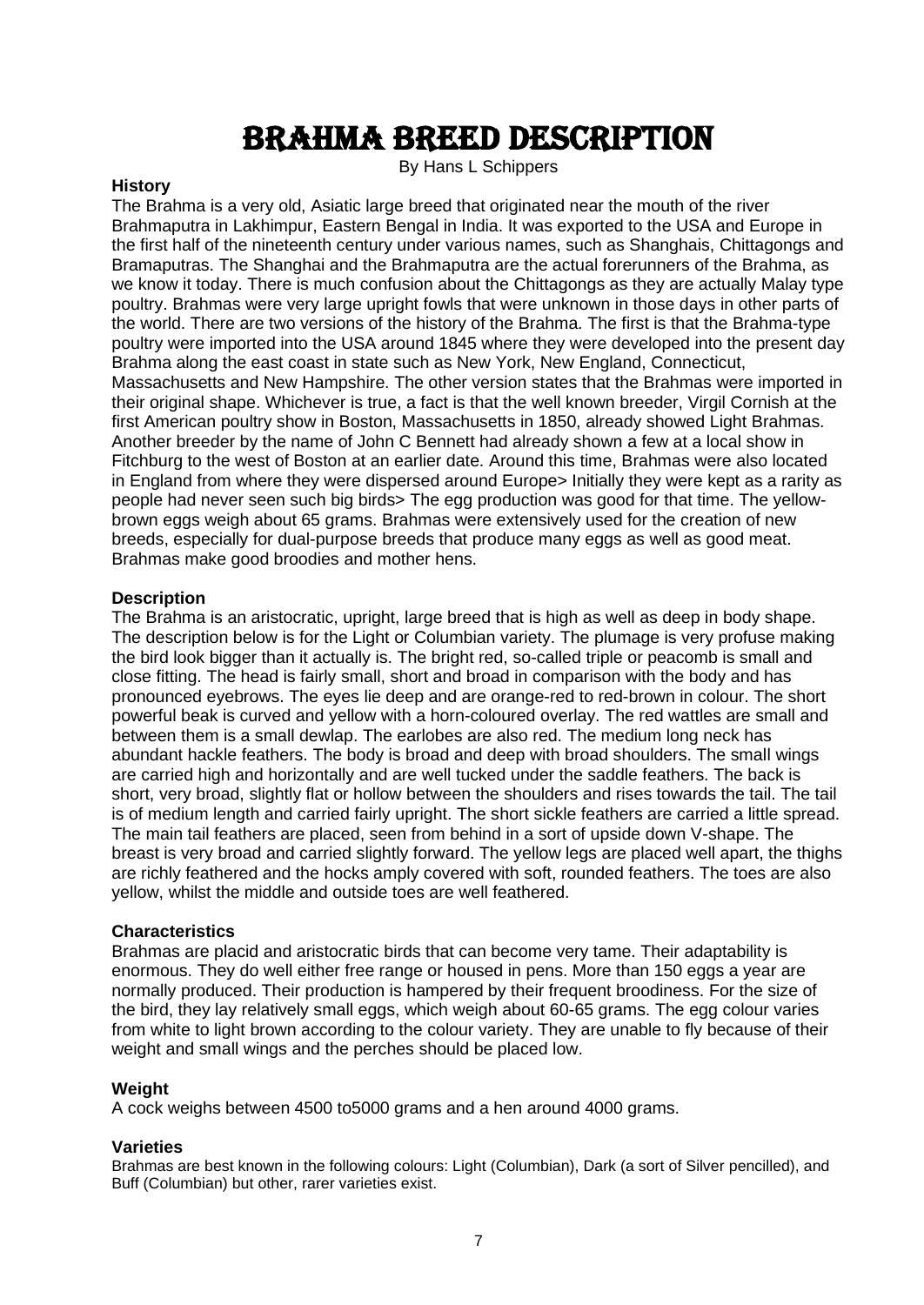### Brahma colours

*"Australian Exhibition poultry can stand in it's own image, free from the inhibitions and restrictions of the past where our destiny was determined by the actions of others over whose decisions we had no control or influence".* Thus wrote Tom Bowden, President of the Australian Poultry Exhibition Council in the foreward to the Australian poultry Standards, published by the Victorian Poultry Fanciers Association in 1998. It was in this spirit that I suggested at the AGM of the Brahma Club of Australia on July  $1<sup>st</sup> 2001$ , that the members consider the rationalisation of the names of the colours of the Brahma. I am grateful to all those who gave their opinions, both on the day and in Issue 5 of our Newsletter.

My views are as follows:-

I am against

- Any change to the type of the Brahma
- Any change to the description of the existing colours, or from the Wyandotte description in any new colours, which have a Wyandotte equivalent.
- Different names for the male and female of the same variety. This last has not, to my knowledge, been found necessary in any soft feathered breed. Note that the description 'In both sexes and all varieties' of Brahma and Wyandotte calls for the beaks to be yellow or yellow and black and the eyes orange-red or reddish bay, the legs and feet orange-yellow or yellow. This would include the Black Brahma, which is already with us on the showbench.

I am in favour of

- The name of the White being left unchanged.
- The name of the Light being changed to Columbian as the standard calls for a light bluish slate undercolour, not pure white as in the light Sussex.
- The name of the Dark being changed to silver pencilled, which would bring it into line with the Wyandotte and would be an accurate genetic description. (I have much sympathy for the plight of the long-time breeders with a change to the names of these two colours; the most commonly bred colours. If for this reason and because the existing names are used in most overseas countries, the club members decide to retain them, I will of course, accept their decision.)
- The name of the Gold being changed as: (a) in the full description of the male and female plumage, the word gold as golden appears only in the head and hackle colour of the female. (b) The equivalent Wyandotte colour is Partridge. (c) Confusion with the Buff could occur as that variety calls for the body colour to be 'rich golden buff'. (d) Overseas countries, except the UK call this colour Partridge. My suggestion at the AGM that it be called Golden pencilled was because this was the original name of the Partridge Wyandotte according to the Editor in Chief of The Australian poultry Standards, James Bishop, writing in an earlier publication – the Silver Jubilee Book of the Wyandotte Club of Victoria*-"Partridge Wyandottes ... were first called Golden pencilled Wyandottes and it is a pity in one sense, the name was changed as this describes the colour pattern of the female very fittingly."*
- The name of the Buff be changed to Buff Columbian as it is a Columbian pattern, ie. Black fore and aft and on the wings and slate undercolour. This is the name used overseas, and it is the name of the Wyandotte equivalent. Also this would make way for the clear Buff Brahma now being produced in good type by several breeders.
- The retention of the Any Other Colour category of our show schedule so that the new colours may be seen by all and the colours name be decided on by the club when the colour can be reliably reproduced, in good Brahma type. (The insistence of the VPFA that the term Any Other recognised Colour be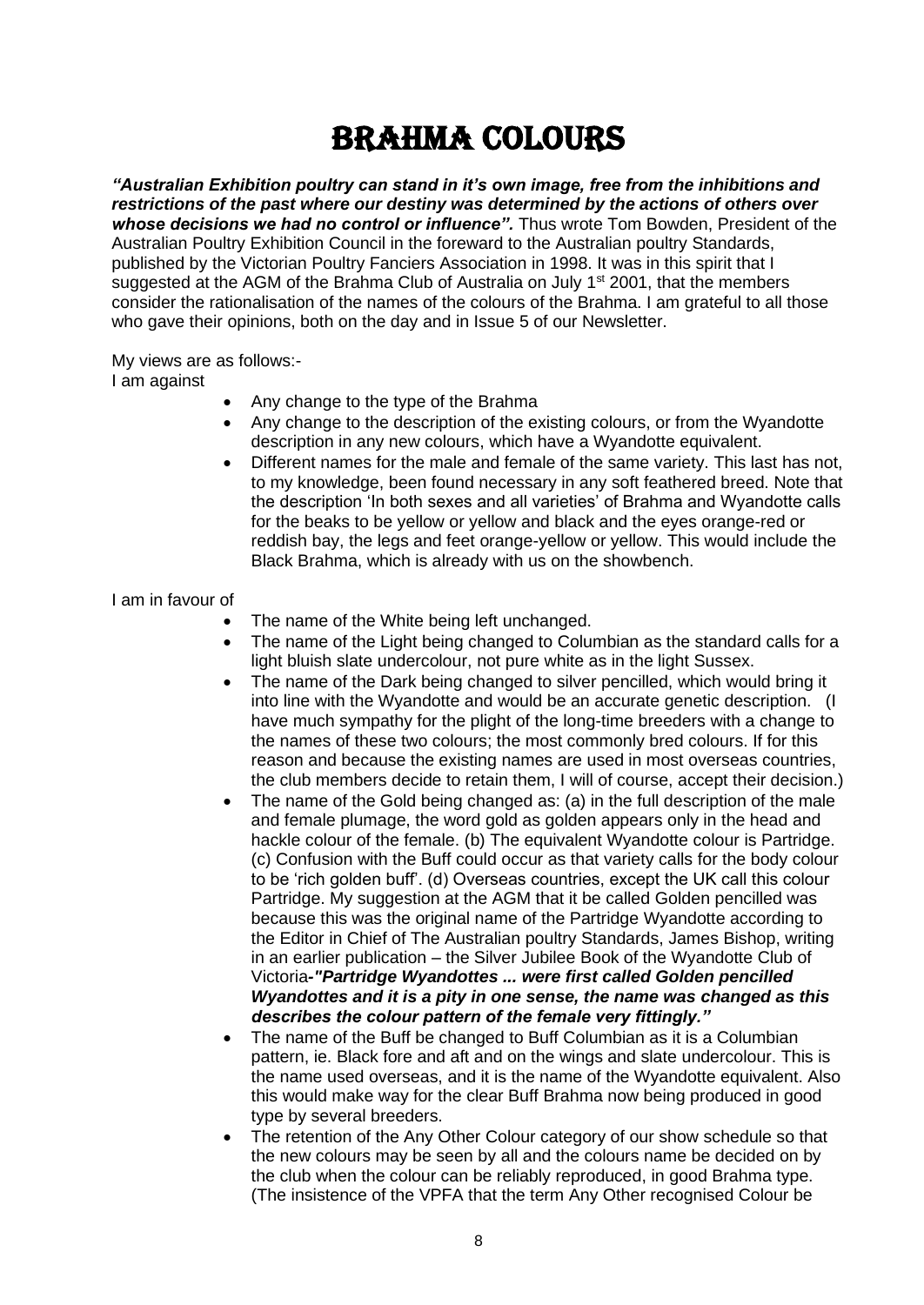used means that a colour may not be shown until it is recognised and will not be recognised until it has been shown, 'for a number of years.' )

I believe that the acceptance and naming of colours should be a function of the National specialist breed club, in each breed, and that the general poultry associations, both state and federal be advised of any decisions.

Lance Hicks

### Random Shafts.

The judge's remarks in the last newsletter, re the leg colour in blacks seemed a bit strange to me. He made mention that the blacks had a problem with leg colour in that they were not yellow. I was a little taken aback!!. I'm not sure how other peoples blacks were arrived at but mine were a cross between White and Dark, this cross was repeated a number of times and gives black legs. Why would we want yellow legs?. Just because it can be achieved in Wyandottes does not seem to be a sound reason for trying to change the natural black leg colour. Black Cochins have black or slate legs. I would prefer to see black/slate legs (or yellow if preferred).

The name Buff is not the correct name for a buff coloured Columbian pattern. I was the first to breed Buff Columbian in the UK in 1974 and got them admitted to the standard through the breed club. They are Buff Columbian, Buffs would be buff without black. In the UK these were the result of a cross between a German White male and a Light female.

There is a problem with Gold's. The Gold first produced in the UK and admitted to the UK. Standard were bred by the late, Mr A.J. Spencer a well-known Wyandotte breeder, he told me they were the result of a cross between Gold laced Wyandotte and Dark Brahma. The colour is a rich deep gold as in gold laced Wyandottes NOT the light lemon colour of Partridge Wyandottes. This is the colour of the Partridge Brahma in the USA. If we are going for the yellow colour call them partridge, if we are going for the gold colour call them gold's. There is room for both I think.

Interestingly Dark bantam chicks in the UK are not striped like they are here, but look like "mutton birds", being very very slow feathering. The Gold's and Buff Columbian are normally quick feathering.

Blue. I bred blues in the late 80's, they were the result of a cross between a White Brahma female and a Blue, Pekin \* Wyandotte. I would like to see them have lizard/slate legs and be a uniform blue all over. Currently I have barred blues and blacks, the result of a cross between a Golden Crele Australian game and a blue Brahma, these then being sibled. I seem to have some brown reds too. I did this cross to get better heads as they had got a bit "sneaky" and to tighten and uplift them.

The Lights \* Light Brahma/Golden Crele Oz game look very good, still a nice length of leg but with feathers right down the middle toe.

Are your birds quick feathering? This should be aimed for and with a little effort is easy to achieve, so to is brown eggs in bantams.

Alex King 03 93272430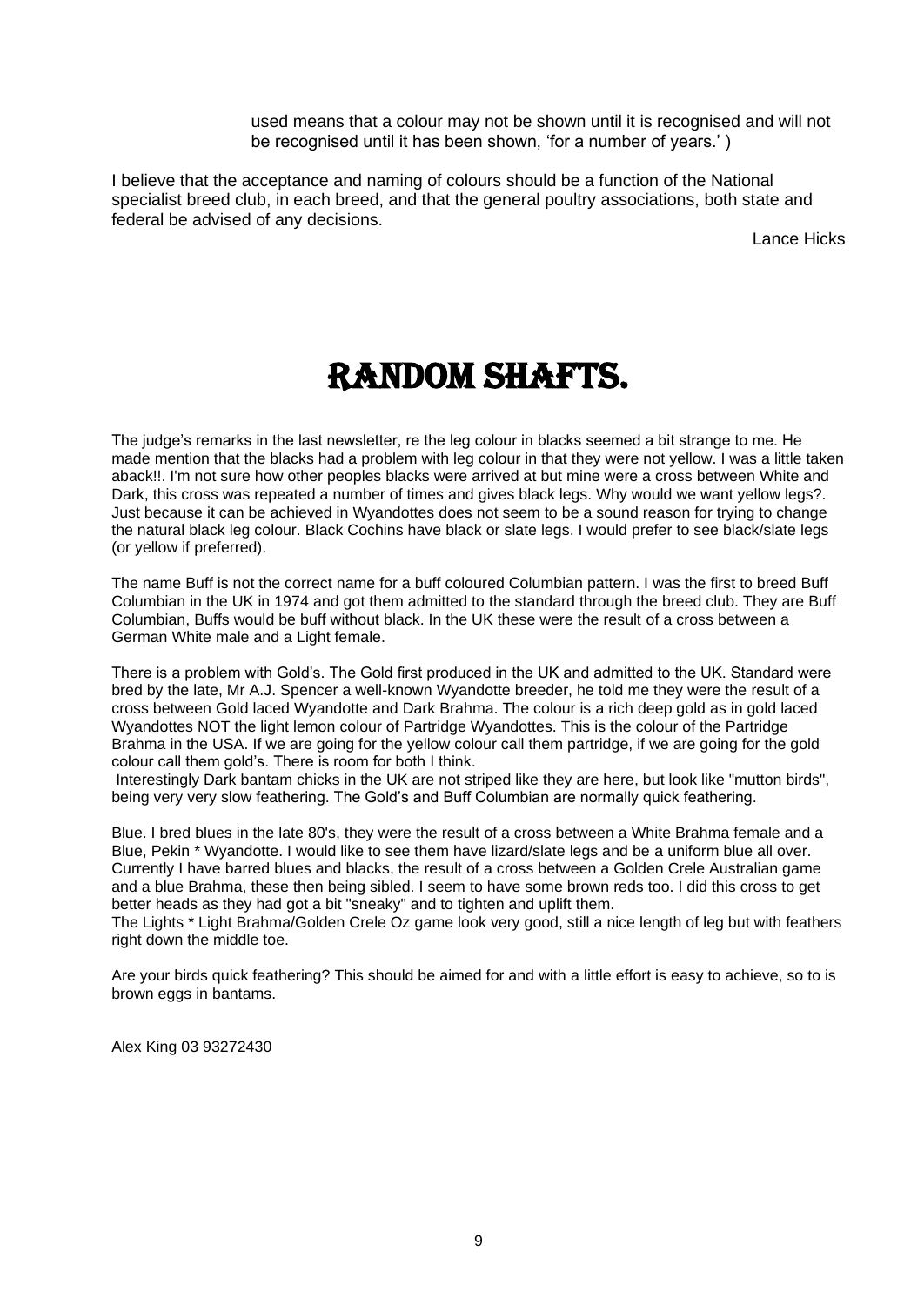## Establishing the Australian Brahma **STANDARD**

I was first introduced to the majestic Brahma thirty-three years ago as a teenager in Canada. The owner was an elderly man who had maintained the same bloodlines of Dark Brahma for a little over forty years, resulting in tremendous quality but poor reproduction. Over the next four years I assisted in his careful introduction of a new blood line. The lessons I learned about responsibility and attention to detail come back to me in all aspects of life.

His lessons were as follows; **if you are spending time it should be productive, if you are dedicating that time to an activity, it should be to further the ultimate goal of the activity (for everyone's benefit), and in order to achieve these goals, you must accept the authority of a standard and always work to achieve it.** 

So, where does that fit in the context of the Australian Brahma Club? Well it occurs to me that we have an exceptional opportunity that most people will get once in a lifetime. We have the opportunity and responsibility to develop a recognised Australian Brahma Standard. I believe that we have many positive things in our favour.

I had the pleasure of visiting the Annual show in Sydney in July where there were a number of birds on display that I would proudly show in North America. This is first a credit to the good folks who have meticulously recreated the Breed to an exceptional type, and conversely due to the effects of the North Americans not dedicating themselves to the good of the fancy and therefore failing to adhere to the Standards in their breeding programs. The result – gangly birds that vaguely resemble Brahmas!

Keep in mind that this is in spite of having only three recognised colours in the American Standard! We can and will do better, we must if our Australian Standard is to have any integrity. Without integrity, no one will respect the authority of the Australian Standard. So, I would suggest that first of all, we recognise the responsibility we carry in establishing our own standards. We need to ensure that we take the standards that have been accepted for the past 100+ years and *improve* them, not dilute them. If we can achieve this, we will have a Standard that will enjoy international recognition. To do otherwise will be viewed as taking the easy way and respect for our standards will always be elusive, both at home and overseas.

#### Issues regarding Standard Colour and Type

The first step in establishing a standard is to agree and adopt the Standard type for the breed, in our case this should be easy as these already exist. Next is the hard bit, we must agree to *apply*  the standard. I know I'm harsh, but if we agree on a standard, it must be adhered to, otherwise why bother?

This means that such things as the dreaded "Vulture Hock" MUST be bred out of the birds and to achieve this we must not reward or breed from birds displaying this fault. At the very least, we should have an interim rule that no bird displaying this or any other common defect should be allowed to place 1<sup>st</sup> in competition.

As much as possible I believe that we need to adhere to the accepted standards and this applies to cutting points for all recognised faults.

Now comes the exciting part. If we can achieve a recognised standard for type, I believe we will be respected enough by other clubs to allow us to develop the unique Australian colour patterns of our choice. It would be hard to argue that a bird of impeccable Brahma Type would not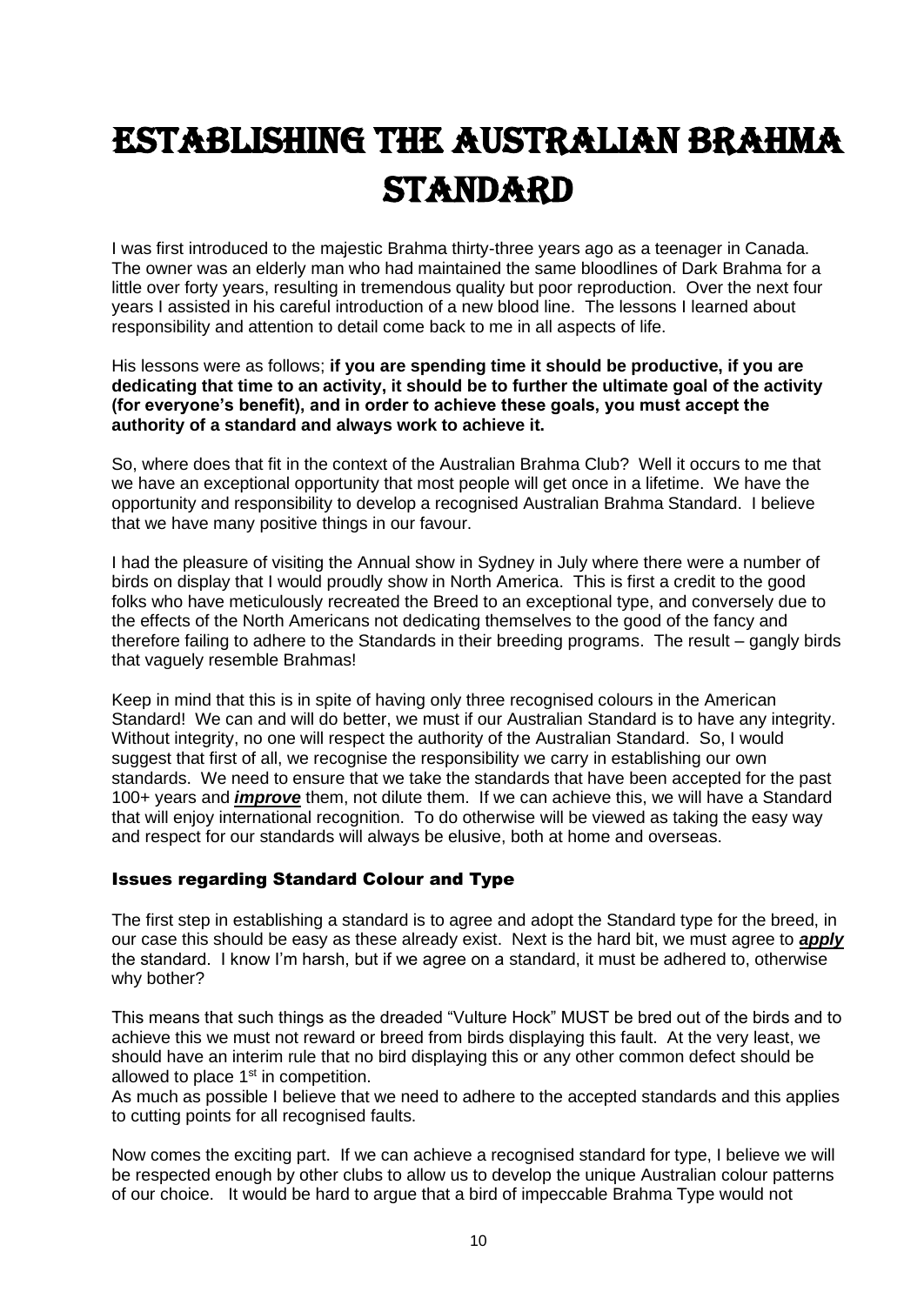qualify if it also conformed to an established Colour Standard. These Colour Standards need to be accepted through an agreed process of " proving" that a colour variety will breed true. This will allow us to legitimately recognise the fantastic array of colours and patterns that are already evident through the dedication of the Australian Brahma Club members.

The only conundrum I can foresee is the difficulty with describing the accepted Buff Brahma versus the "Columbian Buff" that already exists. That should be resolved easily by simply describing the colour/pattern. We can then get on with the enjoyment of creating a wide variety of colours in a standard type that we can be proud of and may even export. By using an agreed acceptance procedure we can be as innovative as we want to the delight of anyone who appreciates the value of sturdy birds that conform to a recognised bred.

In summary, let's not lose precious time arguing about what colour is or is not acceptable – there's room for them all within an accepted Standard. Let's get the Standard right and the challenge of breeding true colours will be enjoyed by any fancier with imagination. That's how I believe we can best serve the Brahma, in return for the enjoyment they provide us.



**Figure 1 Light Brahma Ckl, Annual Show Photo: B Pattinson**



**Figure 2 Light Brahma Plt, Annual Show Photo: B Pattinson**



**Figure 3 Dark Brahma Ckl, Annual Show Photo: B Pattinson**